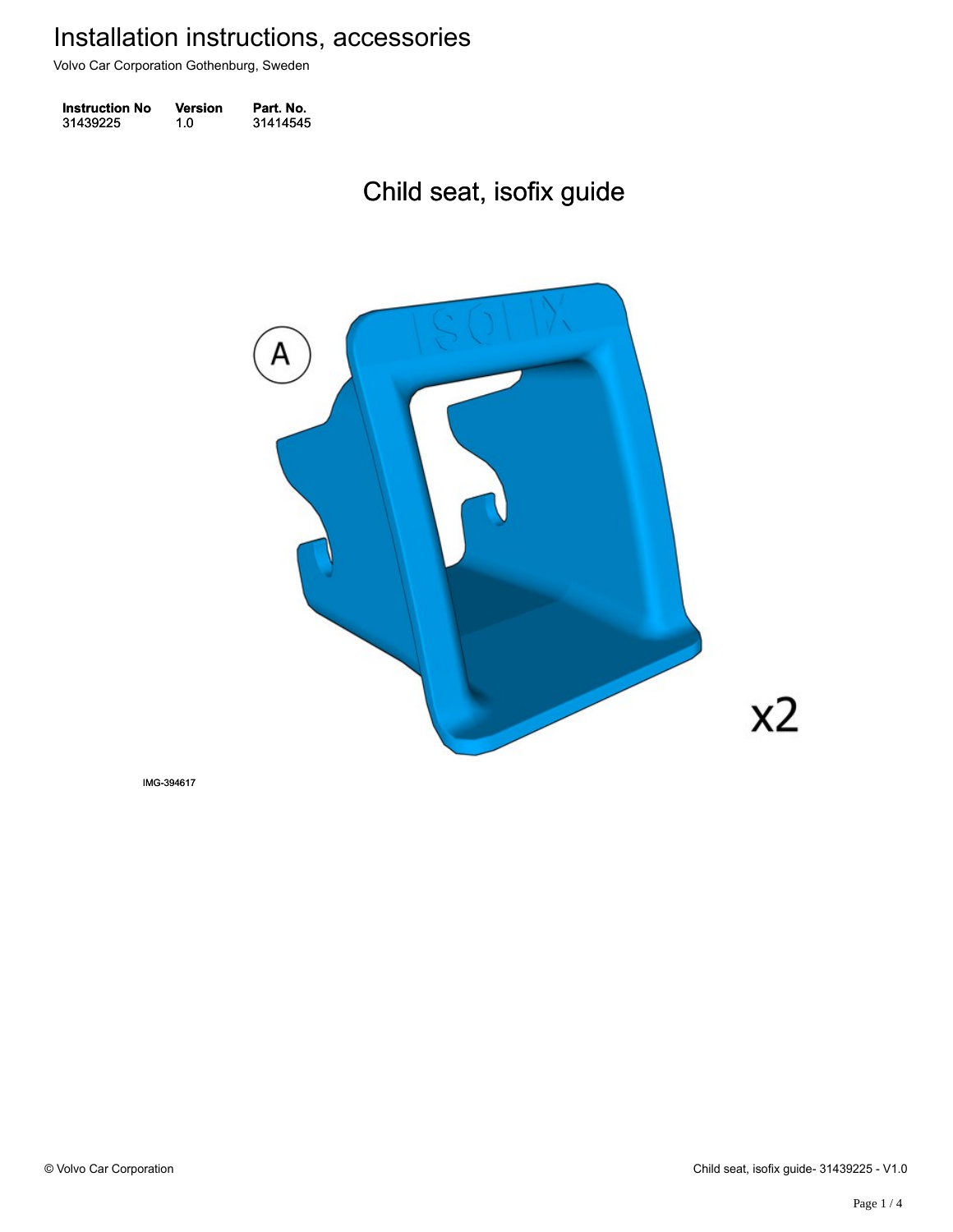# Installation instructions, accessories

Volvo Car Corporation Gothenburg, Sweden

|            | Information                                                                                                                                                                                                                                                                                                                                                                                                                                                                                                                                                                             |
|------------|-----------------------------------------------------------------------------------------------------------------------------------------------------------------------------------------------------------------------------------------------------------------------------------------------------------------------------------------------------------------------------------------------------------------------------------------------------------------------------------------------------------------------------------------------------------------------------------------|
| 1          | Read through all of the instructions before starting installation.<br>Notifications and warning texts are for your safety and to<br>minimise the risk of something breaking during installation.<br>Ensure that all tools stated in the instructions are available<br>before starting installation.<br>Certain steps in the instructions are only presented in the form of<br>images. Explanatory text is also given for more complicated<br>steps.<br>In the event of any problems with the instructions or the<br>accessory, contact your local Volvo dealer.<br><b>Color symbols</b> |
| 2<br>3     | 1. Used for focused component, the component with<br>which you will do something.<br>2. Used as extra colors when you need to show or<br>differentiate additional parts.<br>3. Used for attachments that are to be removed/installed.<br>May be screws, clips, connectors, etc.<br>4. Used when the component is not fully removed from<br>the vehicle but only hung to the side.<br>5. Used for standard tools and special tools.<br>6. Used as background color for vehicle components.                                                                                               |
| IMG-363036 |                                                                                                                                                                                                                                                                                                                                                                                                                                                                                                                                                                                         |

### **Accessory installation**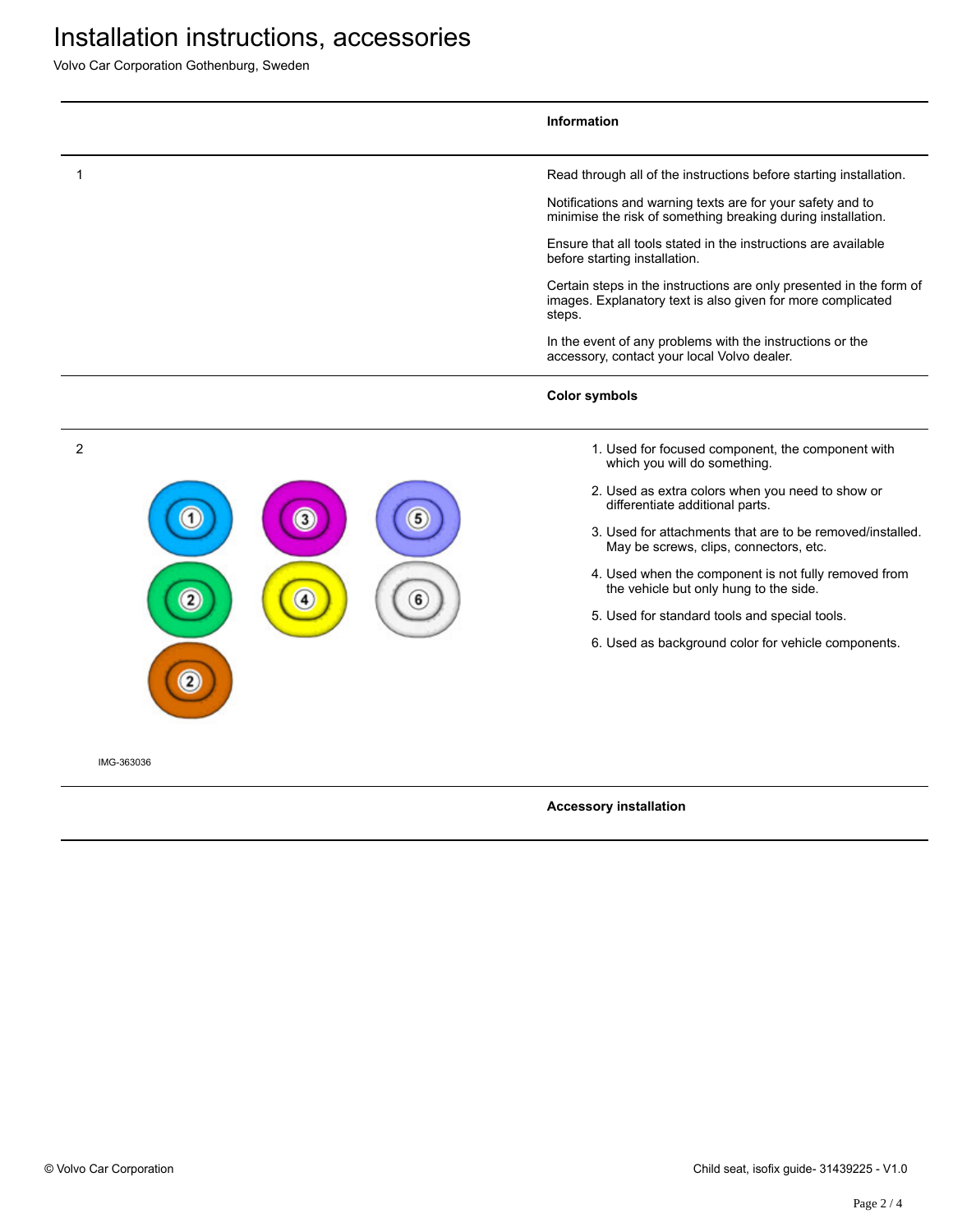### Installation instructions, accessories

Volvo Car Corporation Gothenburg, Sweden



IMG-394615

Install component that comes with the accessory kit.

4